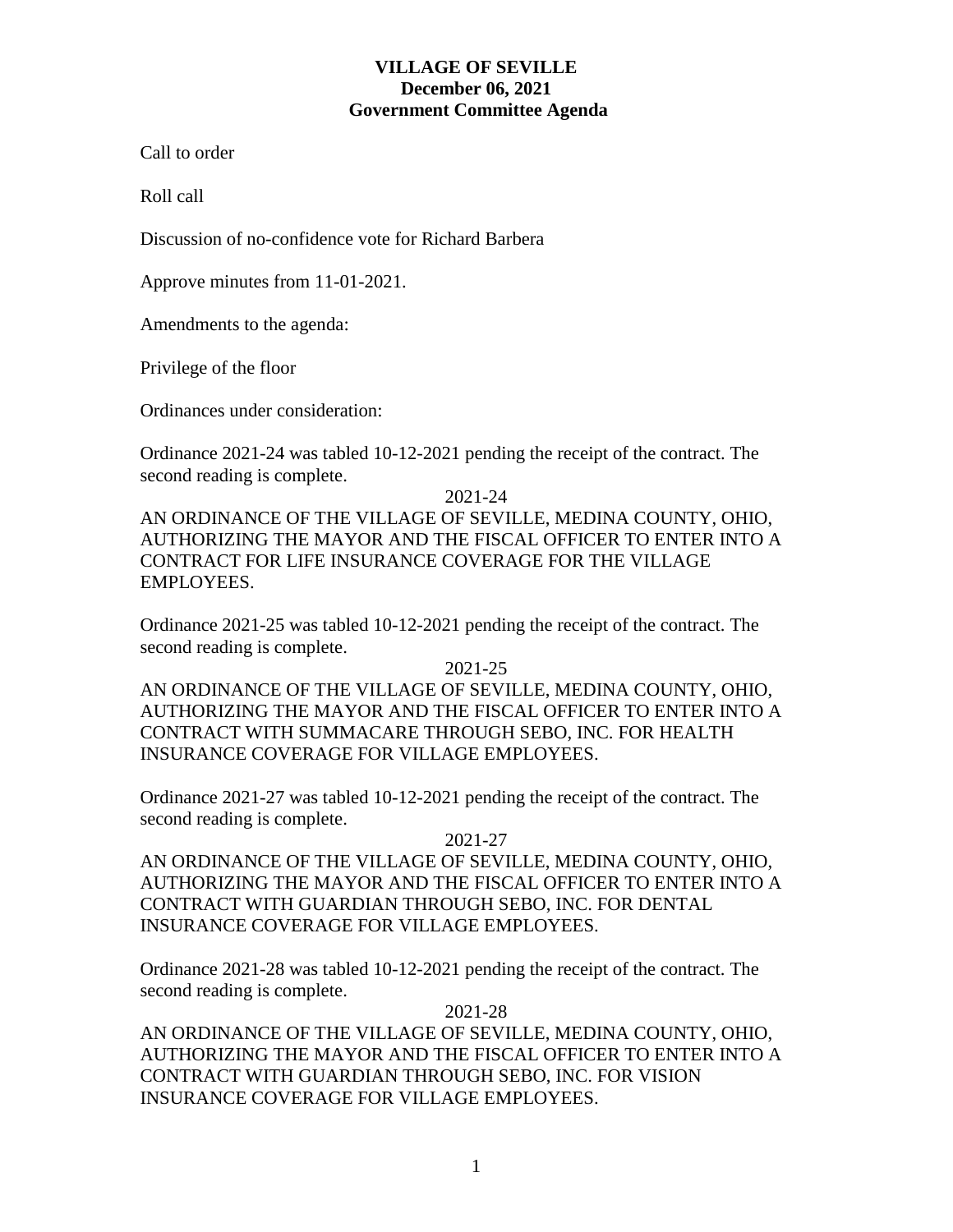### **VILLAGE OF SEVILLE December 06, 2021 Government Committee Agenda**

Ordinance 2021-29 was tabled 10-12-2021 pending the receipt of the contract. The second reading is complete.

#### 2021-29

AN ORDINANCE OF THE VILLAGE OF SEVILLE, MEDINA COUNTY, OHIO, APPROVING THE SUBDIVISION PLAT OF THE AUTUMN MEADOWS SUBDIVISION PHASE V.

Ordinance 2021-32 was tabled on 11-08-2021 pending personnel reviews. The second reading is complete.

2021-32

AN ORDINANCE OF THE VILLAGE OF SEVILLE, MEDINA COUNTY, OHIO, AMENDING THE VILLAGE OF SEVILLE'S SALARY AND BENEFIT CODE RELATED TO MERIT RAISES FOR EMPLOYEES FOR THE YEAR 2022

Ordinance 2021-33 was tabled on 11-08-2021 pending the decision of the COLA increase. The second reading is complete.

#### 2021-33

AN ORDINANCE OF THE VILLAGE OF SEVILLE, MEDINA COUNTY, OHIO, AMENDING THE VILLAGE OF SEVILLE'S SALARY AND BENEFIT CODE RELATED TO WAGES OF EMPLOYEES OF THE VILLAGE OF SEVILLE FOR THE YEAR 2022.

### 2021-37

AN ORDINANCE OF THE VILLAGE OF SEVILLE, MEDINA COUNTY, OHIO, AUTHORIZING THE MAYOR AND THE FISCAL OFFICER TO ENTER INTO AN AGREEMENT WITH THE BOARD OF COUNTY COMMISSIONERS OF MEDINA COUNTY, OHIO RELATIVE TO THE PURCHASE OF MATERIALS. The second reading is complete.

2021-38

AN ORDINANCE OF THE VILLAGE OF SEVILLE, MEDINA COUNTY, OHIO, ESTABLISHING APPROPRIATIONS OF THE YEAR 2022. The second reading is complete.

### 2021-39

AN ORDINANCE OF THE VILLAGE OF SEVILLE, MEDINA COUNTY, OHIO, APPROVING THE VILLAGE'S TEMPORARY BUDGET FOR THE YEAR 2022. The second reading is complete.

### 2021-41

AN ORDINANCE OF THE VILLAGE OF SEVILLE, MEDINA COUNTY, OHIO, AUTHORIZING THE CHIEF OF POLICE TO ENTER INTO A CONTRACT WITH FLOCK GROUP FOR LICENSE PLATE RECOGNITION CAMERAS. The second reading is complete.

### 2021-42

AN ORDINANCE OF THE VILLAGE OF SEVILLE, MEDINA COUNTY, OHIO, AUTHORIZING THE MAYOR TO ENTER INTO A CONTRACT WITH THE MEDINA COUNTY ECONOMIC DEVELOPMENT CORPORATION.